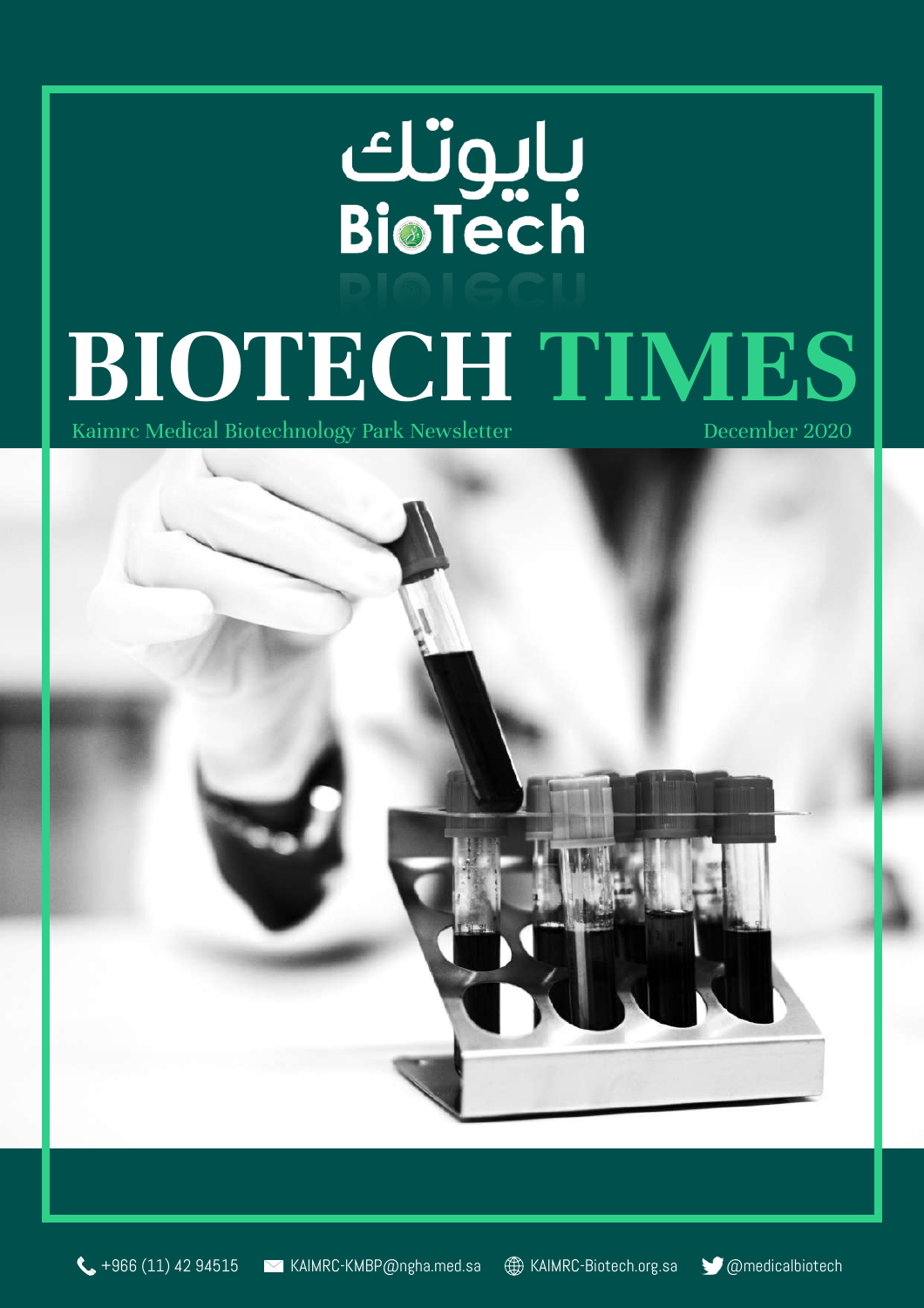# **Putting Saudi Arabia on the Clinical Trial map:**

KAIMRC's new initiative stands to kickstart Saudi Arabia's clinical trials economy, and find treatments for its people.

 $\rm D$ espite a population of nearly 33 million and a variety of excellent research centers that attract academics from across the globe, Saudi Arabia doesn't conduct nearly enough clinical trials. This fact was the core of a KAIMRCled initiative: The National Command Center for Clinical Trials, managed through the Saudi Clinical Trials Enterprise (SCTE) and sponsored by the National Industrial Development and Logistics Program (NIDLP). This initiative is part of the National Vision 2030 initiatives. In January 2020 the initiative was funded with SAR 50 million and was earmarked as one of the country's top initiatives in the pharmaceutical sector by H.E. Bandar AlKhorayef the Minister of Industry and Mineral Resources Industry and Mineral Resources.

#### $T$ he initiative was inspired by the success of the clinical

trials enterprise in Korea, called KoNECT (the Korea National Enterprise for Clinical Trials) says Abdelali Haoudi, KAIMRC's head of strategy and business development. In less than 10 years South Korea has transformed its unexceptional clinical trials profile into that of a world leader, explains Haoudi. KoNECT is now a close partner to the KAIMRC initiative. The SCTE which includes in its advisory board, representatives from different medical centers and government agencies in the country, is hoping that they can replicate South Korea's exceptional growth in KSA. The architects of the Saudi-South Korea partnership hope their work will also deepen ties between the two countries.



The SCTE aims to increase the quality and quantity of clinical trials conducted within Saudi Arabia through two main approaches; one aimed to contribute to enhancing the kingdom's legal and regulatory framework to expedite processing clinical trials requests, and the other to train and retain the necessary talents. It, also, prioritizes attracting and maintaining clinical trials expertise within the country by attracting international pharmaceutical industry to participate in clinical trials in the country, says the project's lead, Shuruq Al Yousef.

#### Saudi patients, perhaps, will be the biggest benefactors of

the SCTE. With the current lack of sufficient number of clinical trials in the country, there remains a largely underexploited opportunity to tailor treatments to conditions arising from Saudi-specific genetics. An investment in Saudi clinical trials will inevitably lead to new treatments and interventions able to transform the lives of Saudi citizens. There is a long road ahead before this goal is realized, but KAIMRC in partnership with other local academic medical centers, is making daily progress. "Hopefully, this will help set up the ecosystem that leads to facilitating local industrial drug development, manufacturing, and commercialization," says Haoudi. "Let's take it one step at a time."

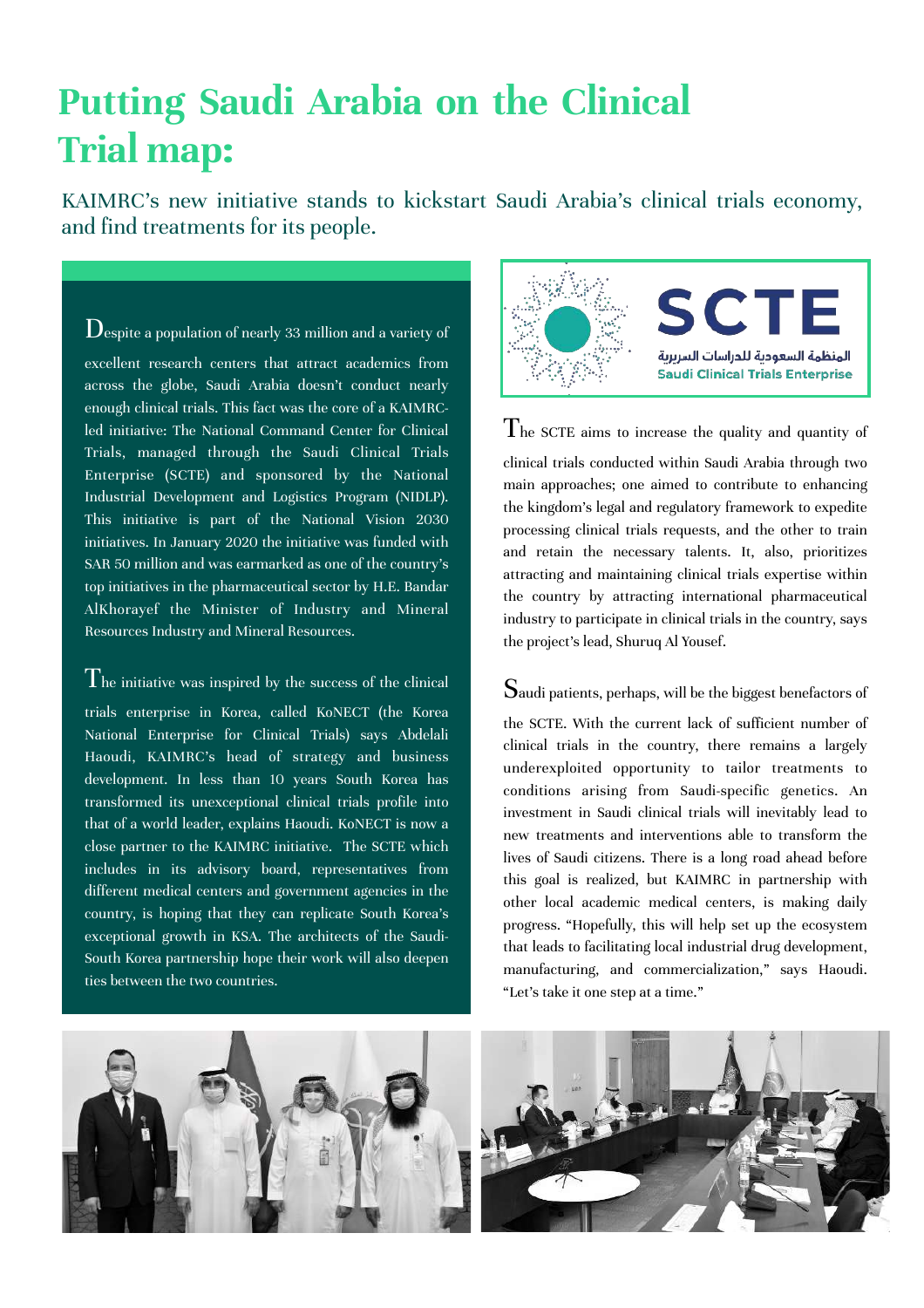



**National Industrial Development and Logistics Program** 

# **NIDLP aims to Transform Saudi Arabia's economy**

The National Industrial Development and Logistics Program ( NIDLP ) aims to transform the Kingdom into an international leading industrial and Logistics powerhouse for a number of strategic industrial areas, two of which is the field of pharmaceutical industry and medical devices industry.

To achieve this goal, NIDLP continuously organizes workshops to share updates and engage with different stakeholders in order to ensure the alignment with the national vision 2030 goals. KAIMRC has participated in these workshops set up by NIDLP to update the implementation plan for pharmaceuticals and medical devices industries taking into consideration current gaps, unmet needs and future goals in alignment with the National Vision 2030 goals. The workshops included many leading national organizations and institutions in these fields, Some of which are focused on research and development and innovation, others on industrial development and others on regulatory and policy development. This important step resulted in a number of recommendations by experts in this field.

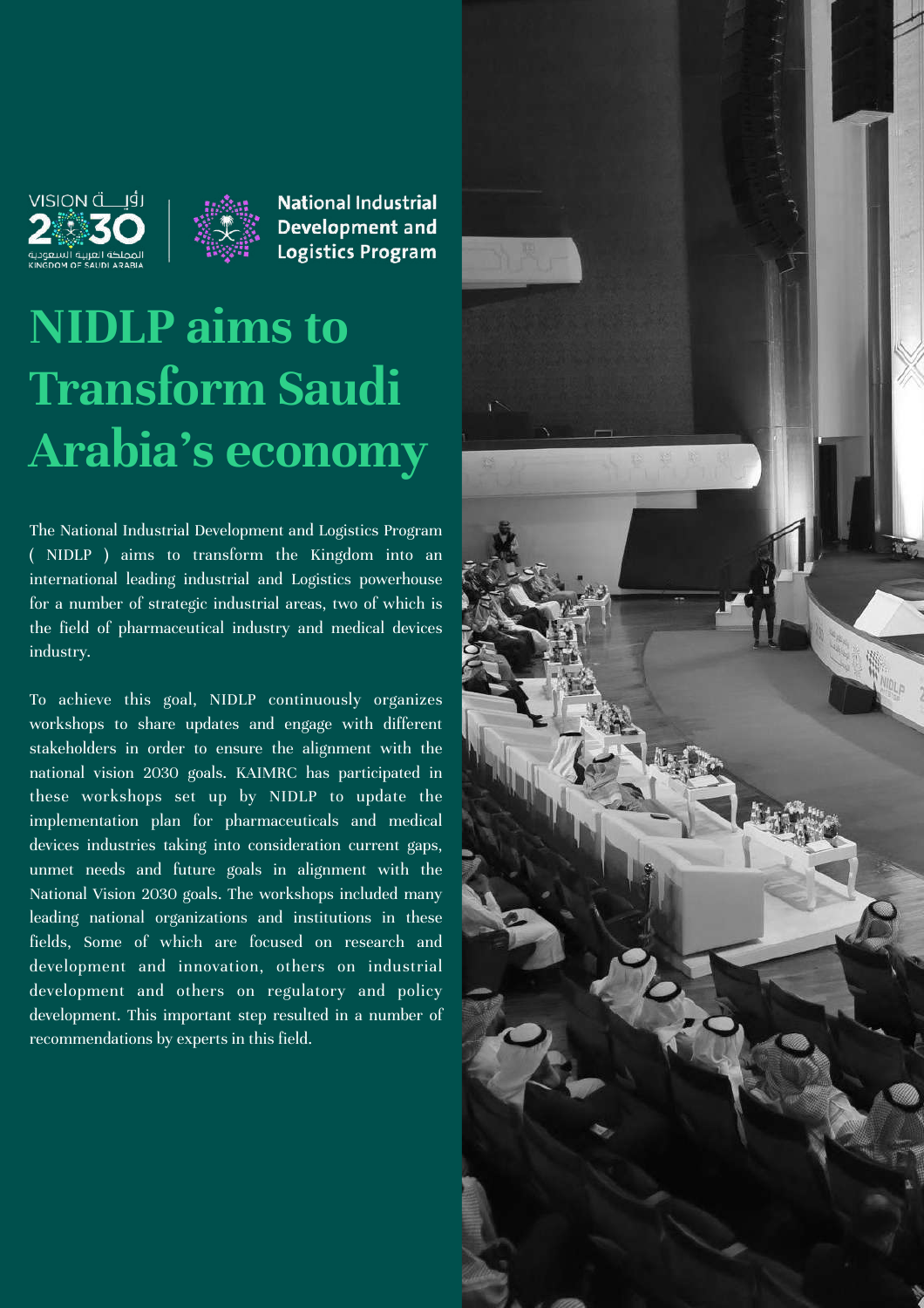

The recommendations were mainly centered around the following:



To set up of dedicated infrastructure

To enhance current regulatory and legislative framework

![](_page_3_Figure_5.jpeg)

To coordinate and to unify efforts of multiple government agencies and the private sector To provide training and capacity building opportunities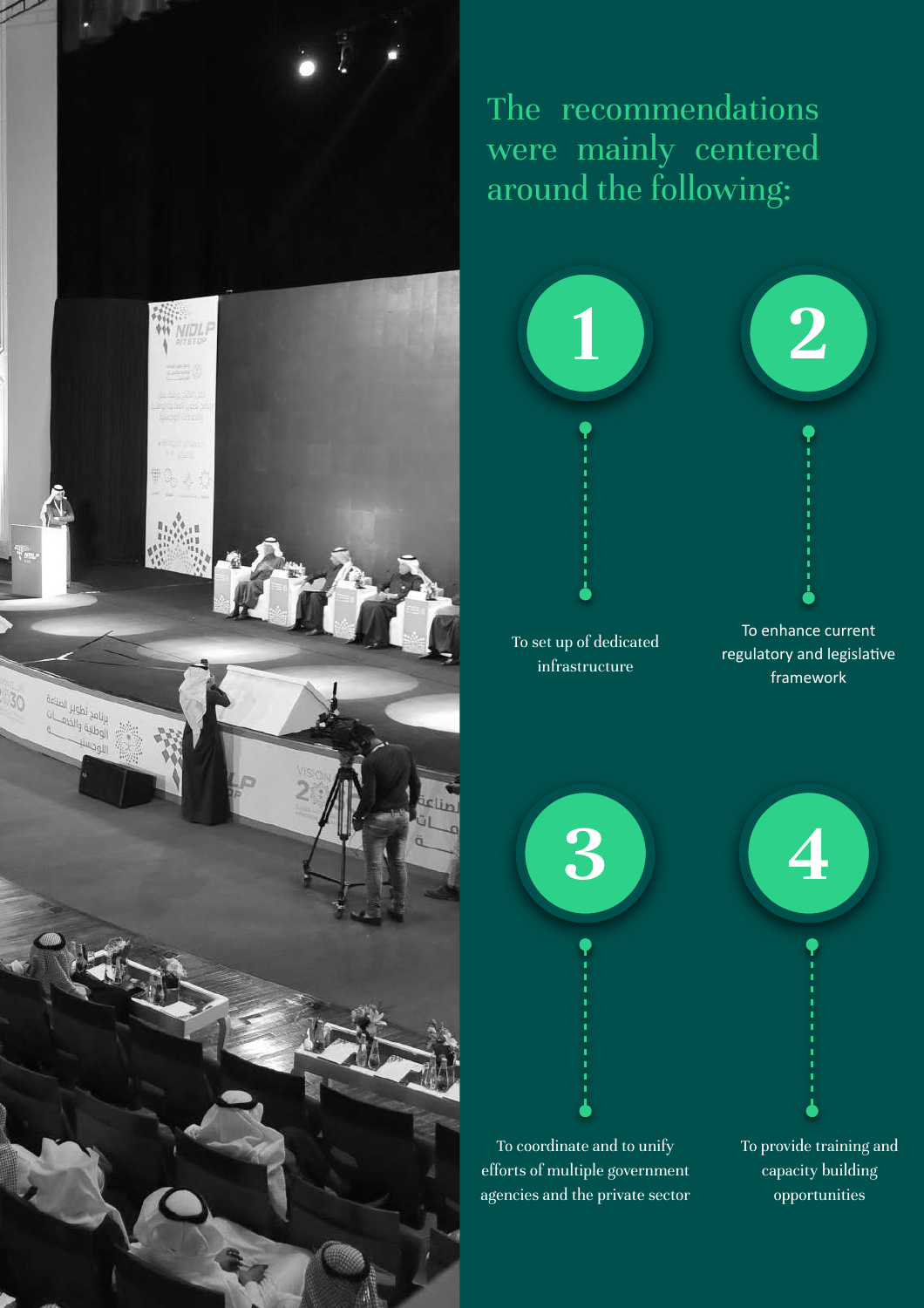## **KAIMRC's Partnership with Fujifilm to start clinical trial of Avigan to treat COVID -19**

The current COVID19 pandemic with its devastating impact on health and economy around the globe has made it a priority for the research and industrial community to multiply their efforts to come up with new rapid diagnostic solutions, vaccines and therapeutics modalities to face this pandemic.

KAIMRC is currently leading over 120 different R&D and innovation projects ranging from basic biomedical research investigations, through clinical trial and public health projects.

![](_page_4_Picture_3.jpeg)

As part of KAIMRC COVID19 R&D agenda, we are conducting two clinical trials to test a potential new therapeutic solution using Avigan (Favipiravir) as a part of a partnership with FUJIFILM Co. KAIMRC is testing this antiviral drug that was previously used to treat [influenza.](https://en.wikipedia.org/wiki/Influenza) Favipiravir, also, sold under the brand name (Avigan) was developed and manufactured by [Toyama](https://en.wikipedia.org/wiki/Toyama_Chemical)  [Chemical](https://en.wikipedia.org/wiki/Toyama_Chemical) [\(Fujifilm](https://en.wikipedia.org/wiki/Fujifilm) Group) and was approved for medical use in Japan in 2014. FUJIFILM Co. provided KAIMRC with Avigan drug to test its efficacy and safety to treat COVID-19 patients in two clinical trials led by Dr. Mohammed Bosaeed, a renowned clinician at MNG-HA. The first clinical trial, FACCT, is a trial with a combination of of Favipiravir and Hydroxychloroquine in Adults Hospitalized with moderate and severe Covid-19.

The second clinical trial, Avi-mild, is a trial of Favipiravir therapy in Adults with mild Coronavirus Disease COVID-19.

![](_page_4_Picture_6.jpeg)